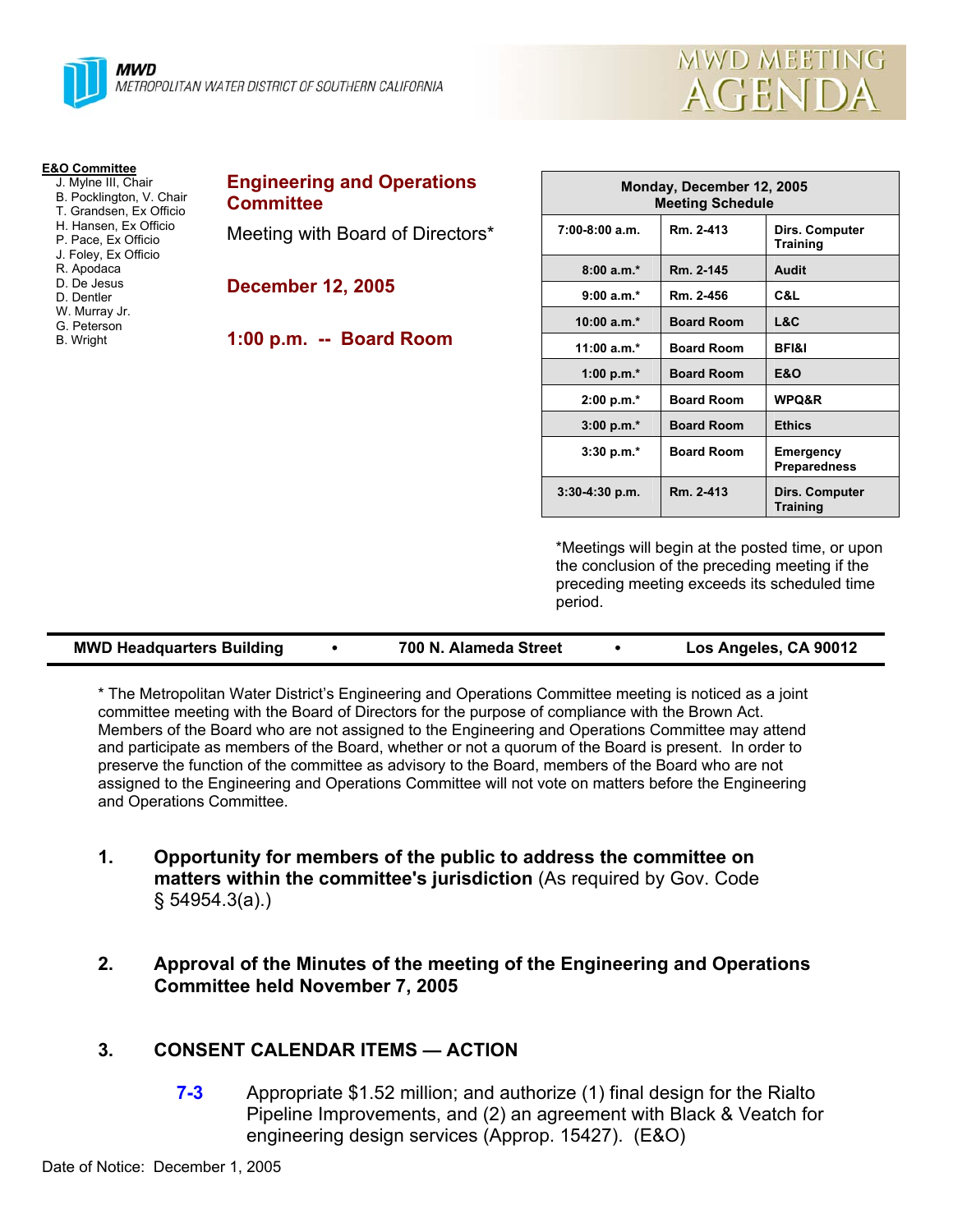# **4. OTHER BOARD ITEMS — ACTION**

- **8-3** Appropriate \$19.06 million; award a \$13.96 million construction contract to Brutoco Engineering & Construction, Inc. for the Diemer Chemical System Upgrades; authorize an amendment to an existing agreement with HDR, Inc.; and authorize Diemer Plant North Access Road Improvements (Approps. 15389 and 15380). (E&O)
- **8-4** Appropriate \$76.9 million for the Perris Valley Pipeline Program; and authorize entering into a joint agreement with Eastern Municipal Water District and Western Municipal Water District for reimbursement of right-ofway acquisition, CEQA compliance, final design and construction costs (Approp. 15425). (E&O)
- **8-5** Appropriate \$19.86 million; and award a \$15,733,300 procurement contract to Ozonia North America for ozone equipment for the Diemer and Weymouth Oxidation Retrofit Programs (Approps. 15389 and 15392). (E&O)
- **8-6** Appropriate \$3.48 million; and award (1) a \$1.25 million construction contract to Fibrwrap Construction, Inc. for the Foothill Feeder Carbon Fiber Liner Repair Project; and (2) a \$1.4226 million construction contract to Gantry Constructors, Inc. for the Foothill Feeder Pipeline Replacement Project. (E&O)
- **8-7** Award a \$3,295,000 contract to Mega Way Enterprises for the Main Entrance Road Realignment and Perimeter Landscaping project at the Henry J. Mills Water Treatment Plant (Approp. 15120). (E&O)

# **5. COMMITTEE ITEMS**

None

## **6. BOARD INFORMATION ITEMS**

**9-1** Status report for the Inland Feeder Program for activities through October 2005. (E&O) **[Any discussion of litigation to be heard in closed session. Conference with legal counsel—existing litigation (***Shank/Balfour Beatty, a Joint Venture vs. Metropolitan Water District of Southern California***, LASC Case No. BC 283438); to be heard in closed session pursuant to Gov. Code Section 54956.9(a). Conference with legal counsel—potential litigation relating to contractor claims on Contract No. 1542 for the Arrowhead Tunnels; to be heard in closed session pursuant to Gov. Code Section 54956.9(b) (one potential case)]**